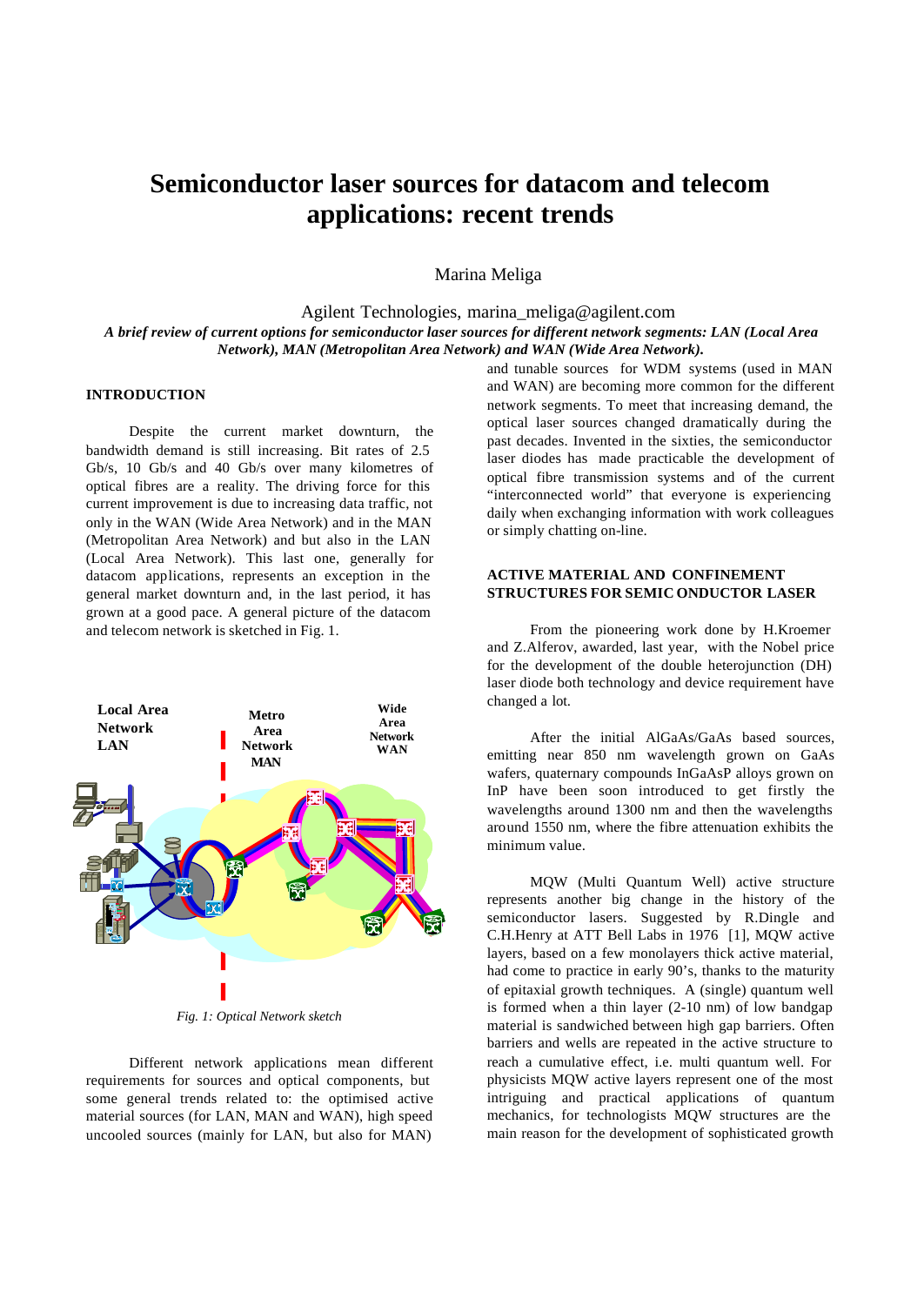techniques with a perfect control of interfaces. Furthermore in MQW structures the general rule of maintaining a lattice matching between the substrate and the epi-layers can be overcome and can produce positive effects. In fact MQW structures and especially strained, non-lattice matched, MQW structures exhibit a differential gain that is several times higher than conventional (bulk) active layers. Diffe rential gain δg/ δN is a measure of the dependence of the optical gain versus the density N of carriers injected and is a physical parameter which dominates the final static and dynamic laser performances.

For all 90's MQW active structures, based on InGaAsP or sometimes InGaAlAs quaternary materials, represent the best active for long wavelength lasers, obtaining high modulation bandwidth (up to 30 GHz and beyond), very low threshold current (few mA or less), high optical power (tens of mW), suitable for long distance telecommunication system applications as well as for LAN Local Area Network.

For advanced long wavelength semiconductor lasers high modulation bandwidth is still a must but high operation temperature becomes more and more important.

The physical parameter describing the dependence of the threshold current from temperature is called  $T_0$ . For advanced devices  $T_0$  must be increased to values higher than 100 K compared to the normally reported 50-60 K for the InGaAsP alloys.

Optimised high  $T_0$  active materials in the range of 1300nm could be used both for conventional edge emitter lasers and for Vertical Cavity Surface Emitting Lasers, VCSELs. VCSELs represent a new classes of devices in which the emission is provided through the surface in vertical direction. VCSELs represent also a further step toward reduction of the cost. Since the emission is vertical and the output mode is nearly circular due to the fabrication technology a parallel approach is possible enabling the realisation of VCSEL arrays and moreover a testing of the device prior the final processing.

#### **HIGH SPEED UNCOOLED SOURCES**

.

In the last period there is an increased demand for cheaper lasers for fibre optic transmission in emerging high-data–rate Gigabit Ethernet modules.

10 Gigabit Ethernet systems, [2] are becoming more and more important in LAN and in the next future also in MAN. An uncooled DFB laser directly modulated at 10

Gb/s, emitting at 1300 nm is a key element for these network applications and can be used in optical transceivers in order to reduce cost, size and power consumption.

In fact for cost reduction Gigabit Ethernet modules are uncooled and so lasers must work at very high operation temperature (80 or 90 C are a reasonable guess) but with no significant reduction of device performances.

It has been frequently indicated that the use of InGaAsP/InP active layers has been the cause of poor temperature characteristics of lasers emitting at 1300nm. So in recent years, significant effort has been reported in the literature to find alternative active MQW layers with improved temperature performance. AlGaInAs was considered to be the best candidate, and 10 and 12.5 Gb/s operation up to 85C has been demonstrated [3,4].



*Fig. 2 L-I characteristics of Agilent uncooled DFB for GbE applications* 

In Agilent we have demonstrate that high temperature performance can also be obtained by using Phosphorusbased MQW active structure and we have reported what, we believe, is the current state of art for uncooled DFBs emitting at 1300 nm. The DFBs have been obtained by combining an optimised active region based on well assessed InGaAsP strained MQW and a low parasitic lateral confinement region. The DFBs work up to 100 °C (substrate base temperature, about 110 active stripe temperature), see Fig. 2, with perfectly open eye diagrams (showing an extinction ratio of 5 dB), and with Bit Error Rate over 10 km without error floor, see Fig. 3. Up to 90 °C our DFBs show threshold current as low as 29 mA, optical power as high as 13 mW and meet perfectly 10 Gb scaled Ethernet mask with extinction ratio  $> 6$  dB.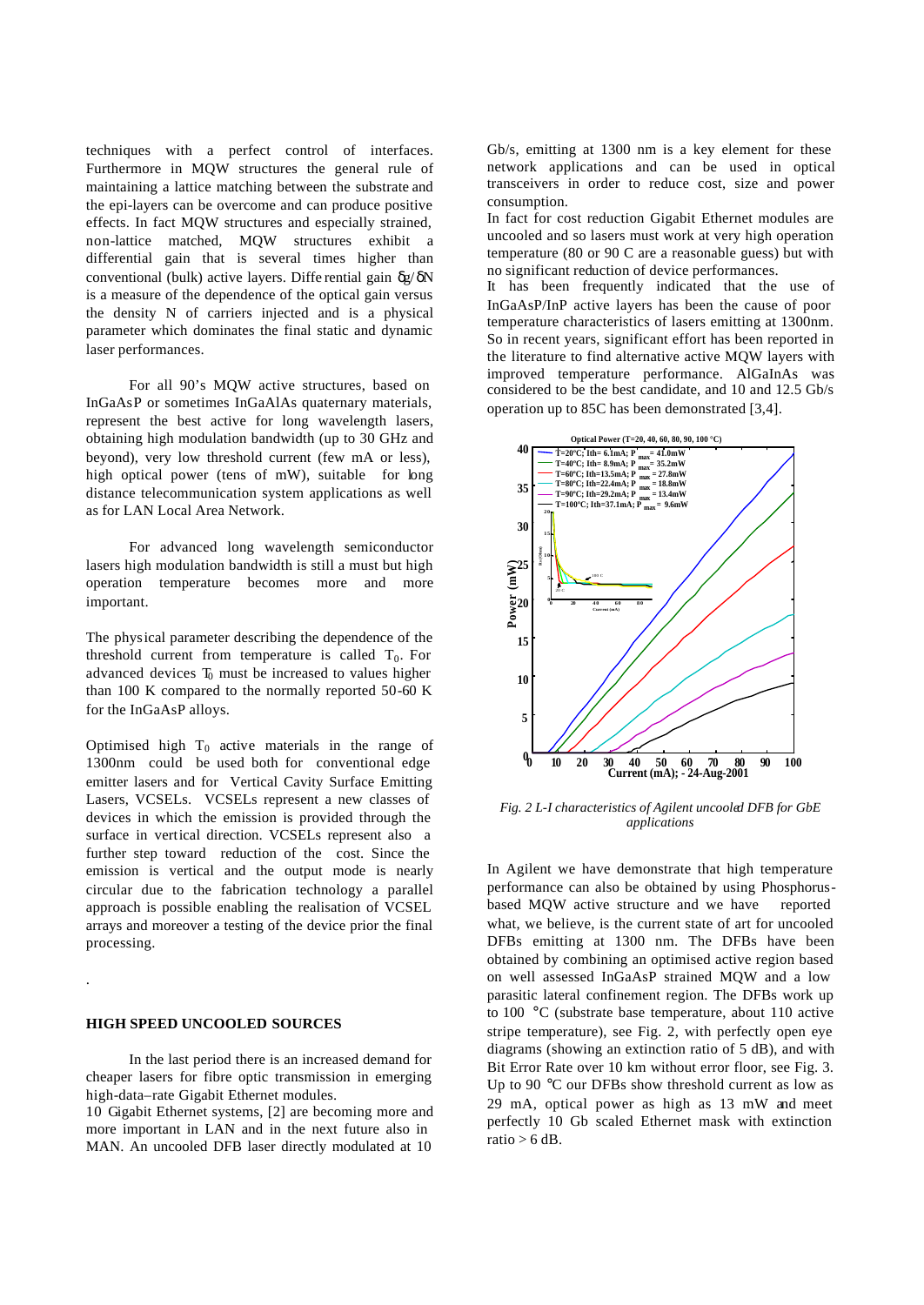

*Fig. 3 Bit Error Rate back to back and over 10 km at 100 C, by using uncooled DFB laser.*

# **WDM SYSTEM AND TUNAB LE SOURCES**

In WAN and MAN applications, photonic devices, performing in the low-loss spectral band of about 1550 nm have enabled more than a single wavelength in the same fibre.



Having put a number of wavelengths, see Fig. 4, in the same fibre, the total bandwidth per fiber is equal to the bandwidth of each laser multiplied by the number of the lasers. This represents the WDM (Wavelength Division Multiplexing) concept. WDM technology is flexible and can be used to increase dramatically the bandwidth of the system, reducing degree of complexity of the system and the total cost , if compared with other possible solutions: TDM (Time Division Multiplexing) and SDM (Space Division Multiplexing). So WDM in carrier networks is resulting in massive increases in the capacity of carrier backbones, but it is also raising a whole set of new problems. One of them is that every WDM channel needs its own laser that has to be configured for a specific wavelength. To make matters worse, carriers have to keep spares readily to hand  $-$  and those also need to be wavelength specific. This means huge inventories of spare lasers both for customers and manufacturing companies

Until now, DFBs have been used by changing the operating temperature and so the emitted wavelength. But thermal tuning can give no more than 2-3 nm of wavelength variation, so again many spare components are needed.

A new generation of tunable lasers, now starting to appear, promises to reduce these costs considerably. They are capable of being tuned over a much wider range of wavelengths. In some cases, in fact, they can be tuned to any of the wavelengths in common use in the network. As a result, one next-generation tunable laser can serve as a spare for *any* laser, allowing a dramatic inventory reduction.

In addition some of these tunable lasers are being packaged with other devices to create subsystems that help vendors get WDM equipment to market faster. Tuneable lasers are the key WDM technology block, with fast space switching, low cost MUX/DEMUX and wavelength stabilisation technologies also being important. Tuneable lasers would enable fabrication of re-configurable optical add-drop terminals which would make WDM networks much more flexible. There are two main families of tuneable lasers: Edge emitters based on variants of DBR lasers [5] and Vertical emitters based on VCSELs [6] with MEMS tuneable mirrors. The former promises more power whereas the latter could be easier to control. The technology for both is at a similar state of maturity. For the edge emitting devices control is complex with several currents changing both wavelength and output power. Most devices will be micro-processor controlled and require extensive characterisation. There are as yet no evidence of technologies capable of giving uncooled WDM capability, however this is an area of investigation. This would enable even lower cost systems and would be a market leading product.

Several different schemes have been reported for the fabrication of tuneable lasers. But there are a number of performance compromises and some difficulties common to all approaches:

- Performance trade-offs: how many channels can be accessed vs power available vs dispersion performance.
- Manufacturability varies from minor modifications to existing technological approaches through to devices really needing fundamental new materials science.
- Packaging because wavelength stability is key, has stringent demands on thermal management and stability.
- Testing and characterisation of tuneable lasers is typically complex and time consuming, with high